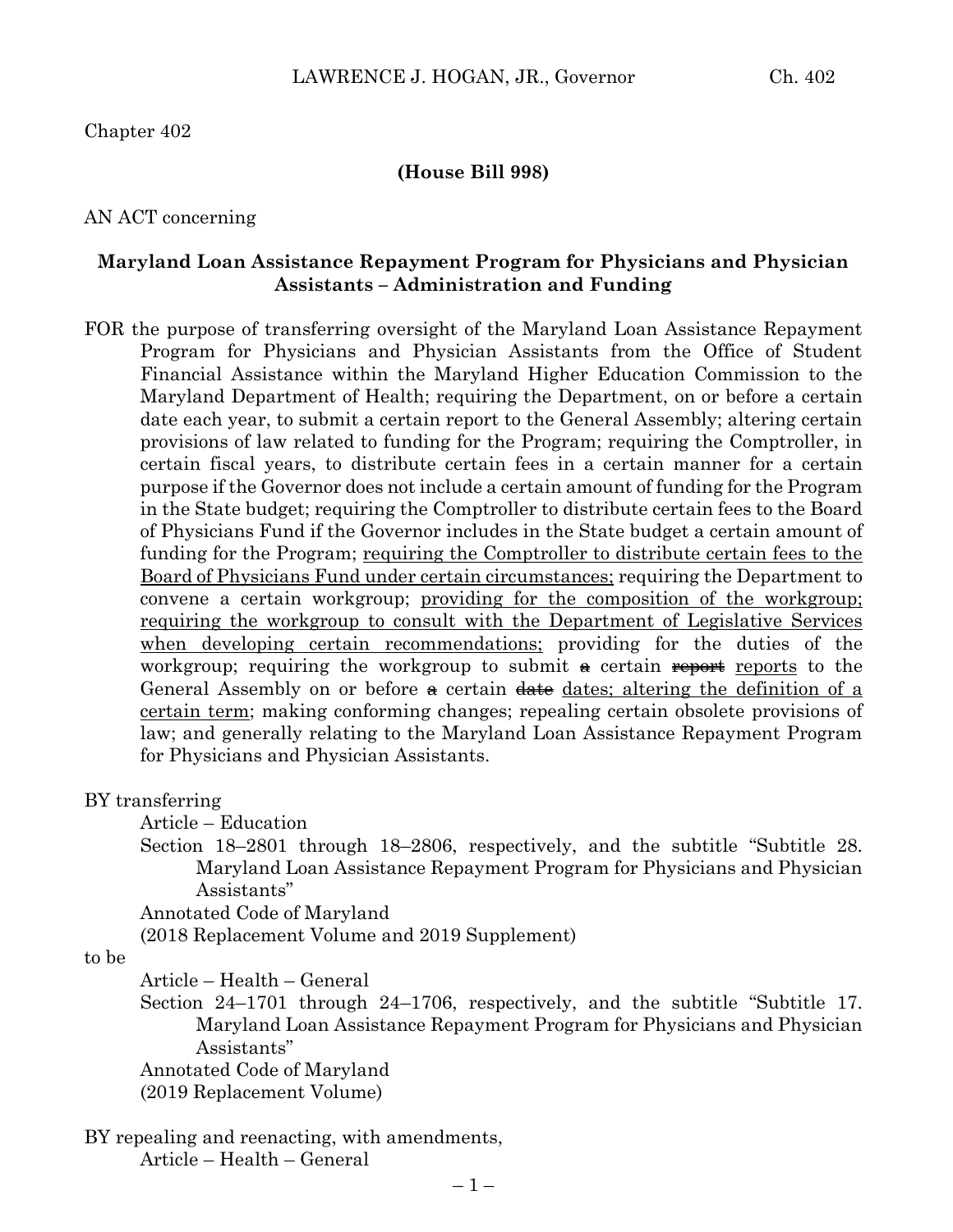Section 24–1701,  $\frac{24-1702(b)(1)}{24-1702(b)}$ , 24–1704, 24–1705, and 24–1706 Annotated Code of Maryland (2019 Replacement Volume) (As enacted by Section 1 of this Act)

BY adding to

Article – Health – General Section 24–1707 Annotated Code of Maryland (2019 Replacement Volume)

BY repealing and reenacting, with amendments, Article – Health Occupations Section 14–207 and 15–206(c) Annotated Code of Maryland (2014 Replacement Volume and 2019 Supplement)

## Preamble

WHEREAS, One in five citizens in Maryland live in rural or medically underserved communities and face challenges in accessing health care services because only 10% of physicians choose to work in rural or medically underserved communities; and

WHEREAS, A report prepared on behalf of the Association of American Medical Colleges projects a total physician shortfall of between 40,800 and 104,900 physicians by 2030; and

WHEREAS, The 2017 Report of the Workgroup on Rural Health Delivery to the Maryland Health Care Commission focused on expanding the health care workforce as one of its priorities, recommending tax credits, loan or grant opportunities to incentivize physicians, medical students, and residents, and streamlining and expanding the Loan Assistance Repayment Program (LARP) by centralizing oversight of the program; and

WHEREAS, Emerging evidence demonstrates that scholarship and loan repayment programs are effective in achieving long–term retention of participants in the communities they serve; and

WHEREAS, Based on a retention study conducted by the Maryland Department of Health's Office of Workforce Development in 2017, 83% of health care providers agreed to stay in Maryland or at their current practice site after their obligation under LARP was completed; and

WHEREAS, The funding stream for LARP has been reduced over the last 5 years at a time when over 350 health care providers have applied for funding and over 100 have been denied in fiscal years 2019 and 2020 due to lack of funding, decreasing the availability of specialty providers in medically underserved areas throughout Maryland; now, therefore,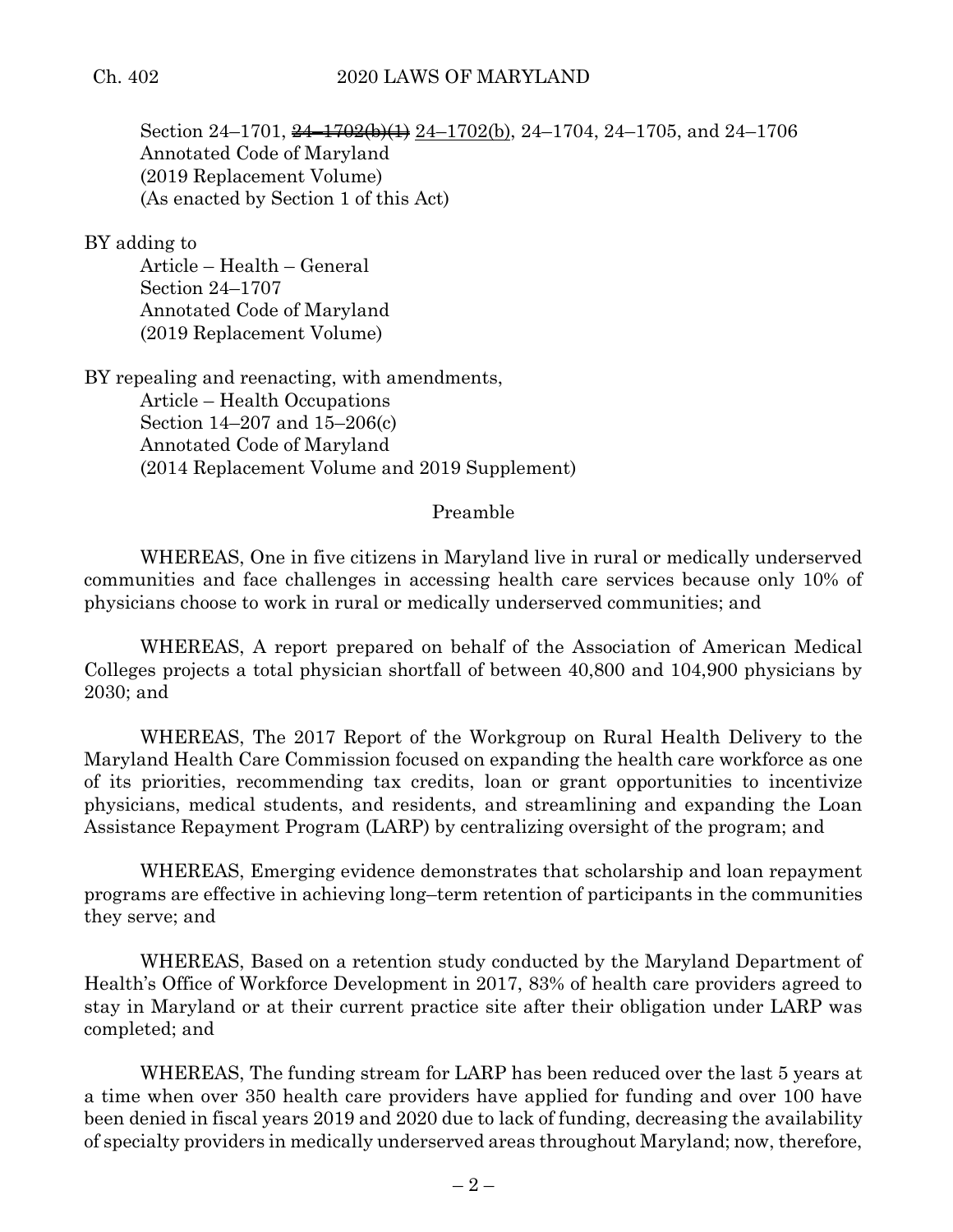SECTION 1. BE IT ENACTED BY THE GENERAL ASSEMBLY OF MARYLAND, That Section(s) 18–2801 through 18–2806, respectively, and the subtitle "Subtitle 28. Maryland Loan Assistance Repayment Program for Physicians and Physician Assistants" of Article – Education of the Annotated Code of Maryland be transferred to be Section(s) 24–1701 through 24–1706, respectively, and the subtitle "Subtitle 17. Maryland Loan Assistance Repayment Program for Physicians and Physician Assistants" of Article – Health – General of the Annotated Code of Maryland.

SECTION 2. AND BE IT FURTHER ENACTED, That the Laws of Maryland read as follows:

# **Article – Health – General**

24–1701.

(a) In this subtitle the following words have the meanings indicated.

(b) **[**"Department" means the Maryland Department of Health.

(c)**]** "Education loan" means any loan that is obtained for tuition, educational expenses, or living expenses for undergraduate or graduate study leading to practice as a physician or physician assistant.

**[**(d)**] (C)** "Fund" means the Maryland Loan Assistance Repayment Program Fund.

- **[**(e)**] (D)** "Primary care" includes:
	- (1) Primary care;
	- (2) Family medicine;
	- (3) Internal medicine;
	- (4) Obstetrics;
	- (5) Pediatrics;
	- (6) Geriatrics;
	- (7) Emergency medicine;
	- $(8)$  Women's health; and
	- (9) Psychiatry**; AND**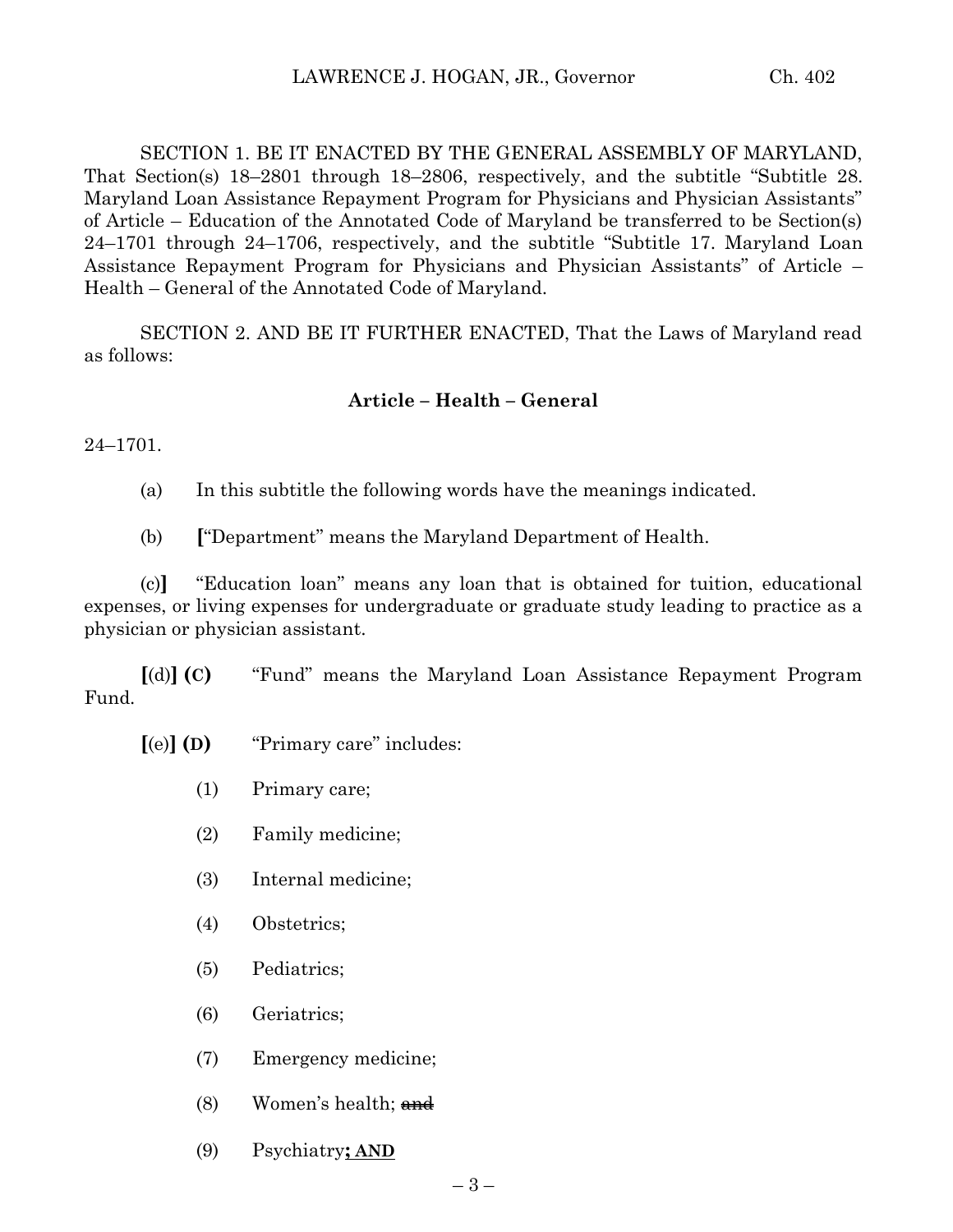# **(10) PREVENTIVE MEDICINE**.

**[**(f)**] (E)** "Program" means the Maryland Loan Assistance Repayment Program for Physicians and Physician Assistants.

24–1702.

(b) The Fund consists of:

(1) Revenue generated through  $an$  increase, as approved by the Health Services Cost Review Commission, to the rate structure of all hospitals in accordance with § 19–211 of **[**the Health – General Article**] THIS ARTICLE A PERMANENT FUNDING STRUCTURE RECOMMENDED TO THE GENERAL ASSEMBLY BY A STAKEHOLDER WORKGROUP CONVENED BY THE DEPARTMENT**; and

(2) Any other money from any other source accepted for the benefit of the Fund.

24–1704.

(a) (1) In this section, "eligible field of employment" means employment by an organization, institution, association, society, or corporation that is exempt from taxation under § 501(c)(3) or (4) of the Internal Revenue Code of 1986.

(2) "Eligible field of employment" includes employment by the State or any local government in the State.

(b) The **[**Office**] DEPARTMENT** shall assist in the repayment with the funds transferred to the [Office] **DEPARTMENT** by the Comptroller under  $\S$  [14–207(d)(2)] **14–207(D)** of the Health Occupations Article of the amount of education loans owed by a physician or physician assistant who:

(1) (i) Practices primary care in an eligible field of employment in a geographic area of the State that has been federally designated; or

(ii) Is a medical resident specializing in primary care who agrees to practice for at least 2 years as a primary care physician in an eligible field of employment in a geographic area of the State that has been federally designated; and

(2) Meets any other requirements established by the **[**Office, in consultation with the**]** Department.

(c) Any unspent portions of the money that is transferred to the **[**Office**] DEPARTMENT** for use under this subtitle from the Board of Physicians Fund may not be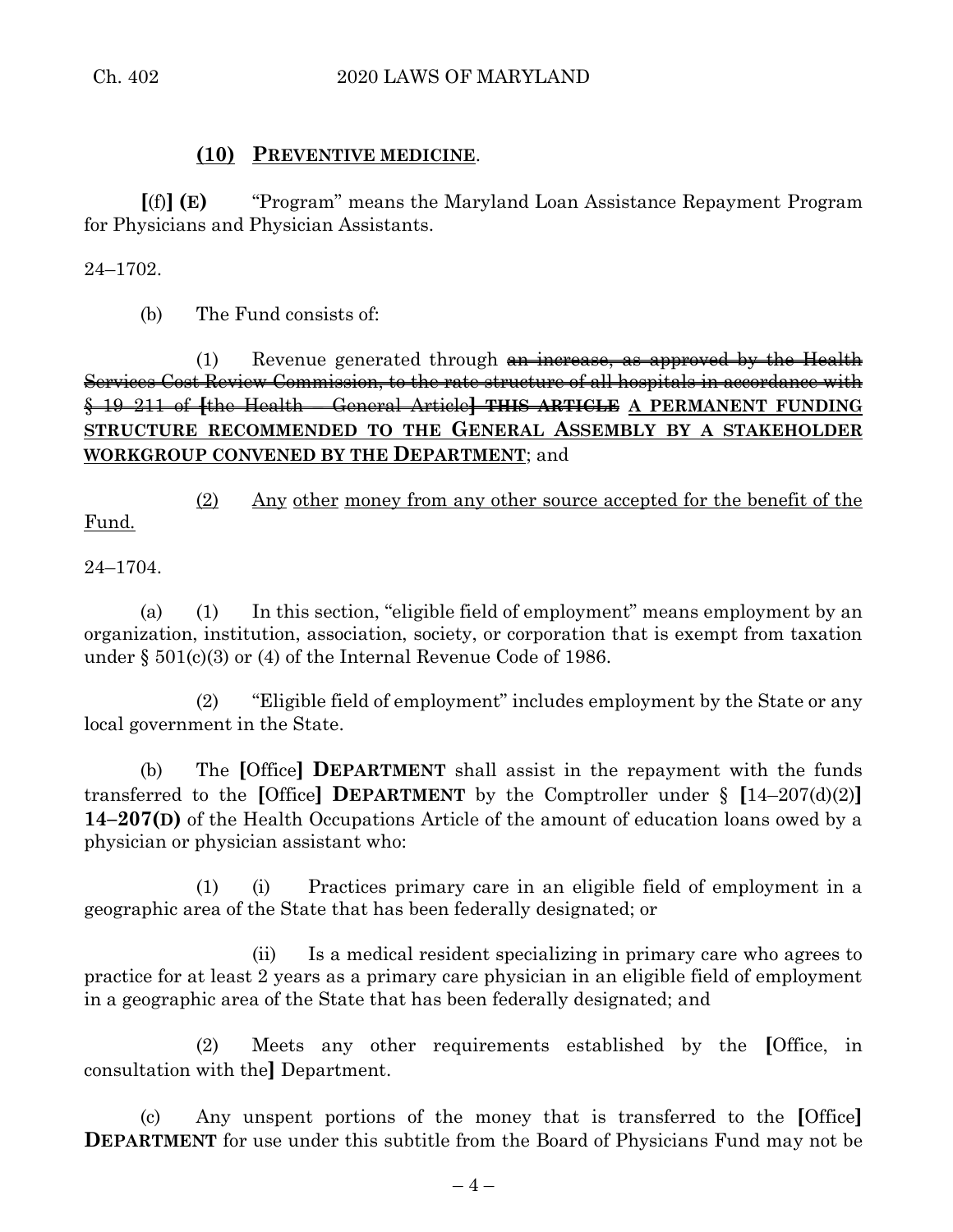transferred to or revert to the General Fund of the State, but shall remain in the Fund maintained by the **[**Office**] DEPARTMENT** to administer the Program.

24–1705.

(a) In addition to the assistance provided under § **[**18–2804**] 24–1704** of this subtitle, the **[**Office**] DEPARTMENT** may, subject to the availability of money in the Fund, assist in the repayment of an education loan owed by a physician or physician assistant who:

(1) Practices a medical specialty that has been identified by the Department as being in shortage in the geographic area of the State where the physician or physician assistant practices that specialty; and

(2) Commits to practicing in the area for a period of time determined by the **[**Office**] DEPARTMENT**.

(b) The **[**Office**] DEPARTMENT** shall prioritize funding for the repayment of education loans through the Program in the following order:

(1) Physicians and physician assistants that meet the requirements under § **[**18–2804(b)**] 24–1704(B)** of this subtitle;

(2) Physicians and physician assistants practicing primary care in a geographic area where the Department has identified a shortage of primary care physicians or physician assistants; and

(3) Physicians and physician assistants practicing a medical specialty other than primary care in a geographic area where the Department has identified a shortage of that specialty.

24–1706.

The **[**Office, in collaboration with the**]** Department**[**,**]** shall adopt regulations to implement the provisions of this subtitle, including:

(1) Establishing the maximum number of participants in the Program each year in each priority area described under § **[**18–2805**] 24–1705** of this subtitle; and

(2) Establishing the minimum and maximum amount of loan repayment assistance awarded under this subtitle in each priority area described under § **[**18–2805**] 24–1705** of this subtitle.

**24–1707.**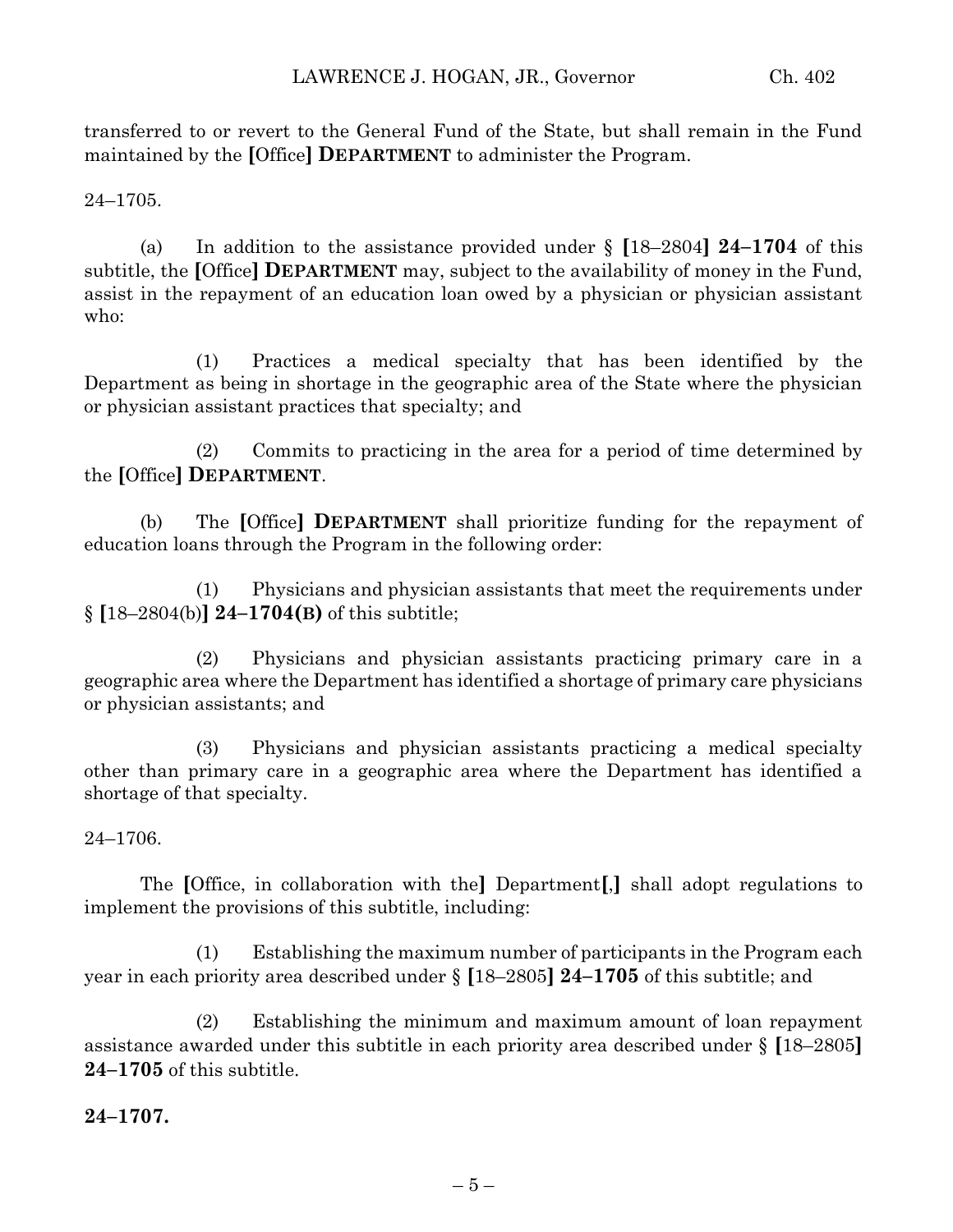**ON OR BEFORE JULY OCTOBER 1, 2021, AND EACH JULY OCTOBER 1 THEREAFTER, THE DEPARTMENT SHALL REPORT TO THE GENERAL ASSEMBLY, IN ACCORDANCE WITH § 2–1257 OF THE STATE GOVERNMENT ARTICLE, ON:**

**(1) THE ELIGIBLE PHYSICIANS, PHYSICIAN ASSISTANTS, AND MEDICAL RESIDENTS WHO APPLIED FOR THE PROGRAM, INCLUDING INFORMATION ON:**

**(I) THE SPECIALTY OF THE PHYSICIAN, PHYSICIAN ASSISTANT, OR MEDICAL RESIDENT;**

**(II) THE TYPE AND LOCATION OF THE SITE IN WHICH THE PHYSICIAN, PHYSICIAN ASSISTANT, OR MEDICAL RESIDENT PROVIDED SERVICES; AND** 

**(III) THE GEOGRAPHIC AREA SERVED BY THE PHYSICIAN, PHYSICIAN ASSISTANT, OR MEDICAL RESIDENT; AND**

**(2) THE PHYSICIANS, PHYSICIAN ASSISTANTS, AND MEDICAL RESIDENTS WHO PARTICIPATED IN THE PROGRAM, INCLUDING INFORMATION ON:**

**(I) THE AMOUNT OF ASSISTANCE PROVIDED TO EACH PARTICIPANT;**

**(II) THE SPECIALTY OF THE PARTICIPANT;**

**(III) THE TYPE AND LOCATION OF THE SITE IN WHICH THE PARTICIPANT PROVIDED SERVICES; AND** 

**(IV) THE GEOGRAPHIC AREA SERVED BY THE PARTICIPANT.**

#### **Article – Health Occupations**

14–207.

(a) There is a Board of Physicians Fund.

(b) (1) The Board may set reasonable fees for the issuance and renewal of licenses and its other services.

(2) The fees charged shall be set so as to approximate the cost of maintaining the Board, including the cost of providing a rehabilitation program for physicians under  $\{14-401.1(g)$  of this title.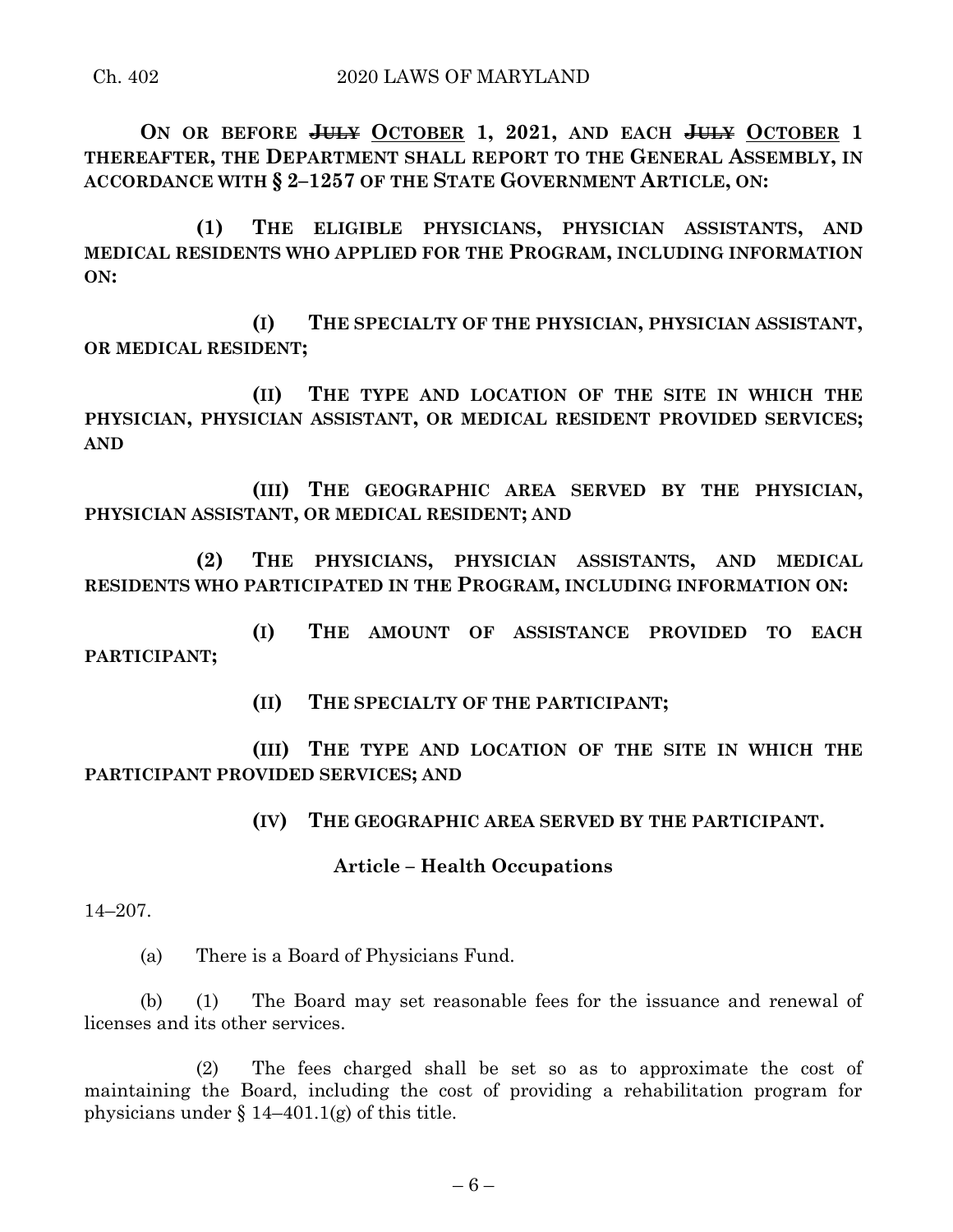(3) Funds to cover the compensation and expenses of the Board members shall be generated by fees set under this section.

(c) The Board shall pay all fees collected under the provisions of this title to the Comptroller of the State.

(d) (1) **[**In fiscal year 2017 and fiscal year 2018, if the Governor does not include in the State budget at least \$550,000 for the operation of the Maryland Loan Assistance Repayment Program for Physicians and Physician Assistants under Title 18, Subtitle 28 of the Education Article, as administered by the Maryland Higher Education Commission, the Comptroller shall distribute:

(i) \$550,000 of the fees received from the Board to the Office of Student Financial Assistance to be used to make grants under the Maryland Loan Assistance Repayment Program for Physicians and Physician Assistants under Title 18, Subtitle 28 of the Education Article to physicians and physician assistants engaged in primary care or to medical residents specializing in primary care who agree to practice for at least 2 years as primary care physicians in a geographic area of the State that has been designated by the Secretary of Health as being medically underserved; and

(ii) The balance of the fees to the Board of Physicians Fund.

(2)**]** In **EACH OF** fiscal **[**year**] YEARS** 2019 **[**and each fiscal year thereafter**] THROUGH 2021**, if the Governor does not include in the State budget at least \$400,000 for the operation of the Maryland Loan Assistance Repayment Program for Physicians and Physician Assistants under **[**Title 18, Subtitle 28 of the Education Article**] TITLE 24, SUBTITLE 17 OF THE HEALTH – GENERAL ARTICLE**, as administered by the **[**Maryland Higher Education Commission**] DEPARTMENT**, the Comptroller shall distribute:

(i) \$400,000 of the fees received from the Board to the **[**Office of Student Financial Assistance**] DEPARTMENT** to be used to make grants under the Maryland Loan Assistance Repayment Program for Physicians and Physician Assistants under **[**Title 18, Subtitle 28 of the Education Article**] TITLE 24, SUBTITLE 17 OF THE HEALTH – GENERAL ARTICLE** to physicians and physician assistants engaged in primary care or to medical residents specializing in primary care who agree to practice for at least 2 years as primary care physicians in a geographic area of the State that has been designated by the Secretary **[**of Health**]** as being medically underserved; and

(ii) The balance of the fees to the Board of Physicians Fund.

**(2) IN FISCAL YEAR 2022 AND EACH FISCAL YEAR THEREAFTER EACH OF FISCAL YEARS YEAR 2022 AND 2023, IF THE GOVERNOR DOES NOT INCLUDE IN THE STATE BUDGET AT LEAST \$1,000,000 FOR THE OPERATION OF THE MARYLAND LOAN ASSISTANCE REPAYMENT PROGRAM FOR PHYSICIANS AND PHYSICIAN**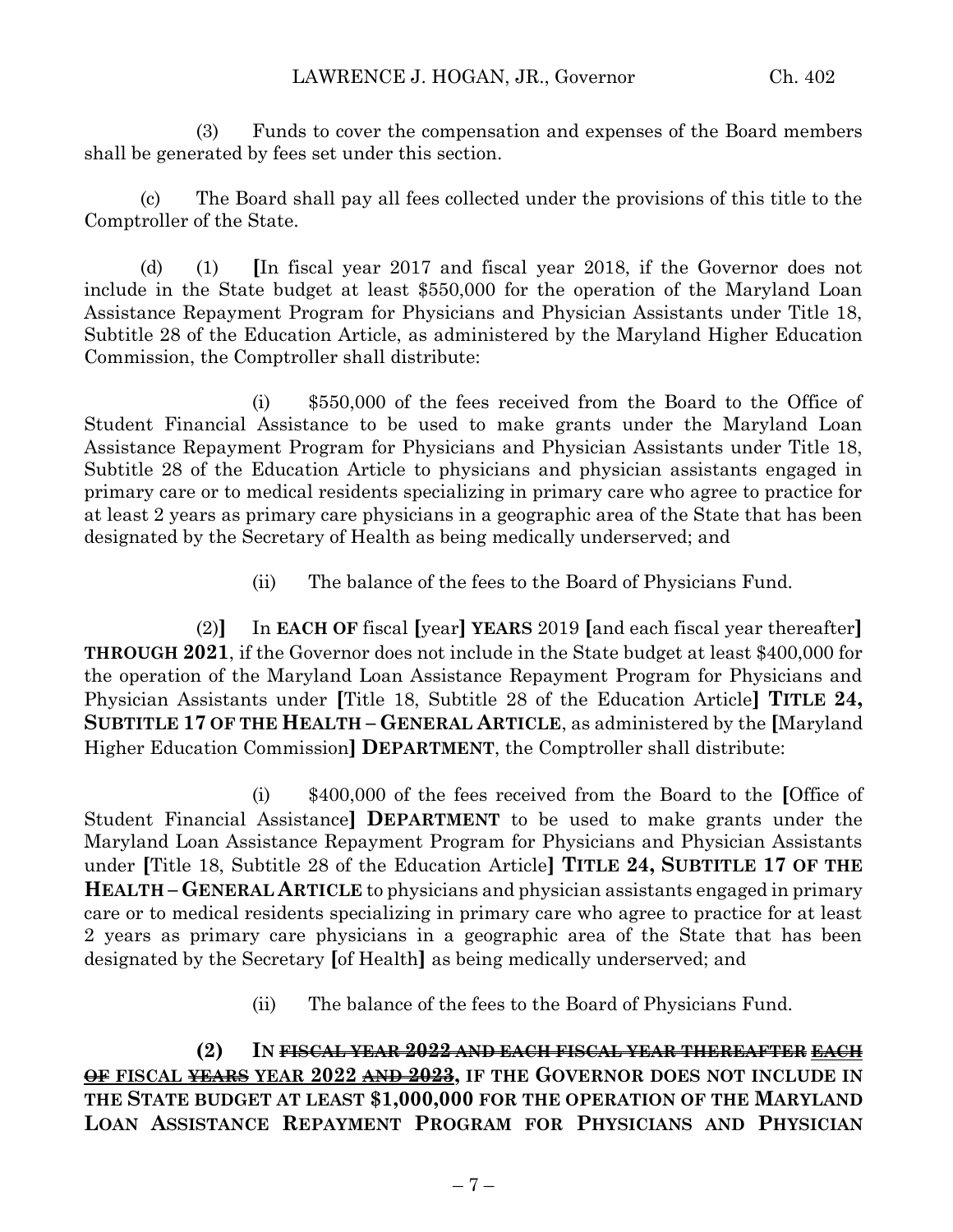# **ASSISTANTS UNDER TITLE 24, SUBTITLE 17 OF THE HEALTH – GENERAL ARTICLE, AS ADMINISTERED BY THE DEPARTMENT, THE COMPTROLLER SHALL DISTRIBUTE:**

**(I) \$1,000,000 OF THE FEES RECEIVED FROM THE BOARD TO THE DEPARTMENT TO BE USED TO MAKE GRANTS UNDER THE MARYLAND LOAN ASSISTANCE REPAYMENT PROGRAM FOR PHYSICIANS AND PHYSICIAN ASSISTANTS UNDER TITLE 24, SUBTITLE 17 OF THE HEALTH – GENERAL ARTICLE TO PHYSICIANS AND PHYSICIAN ASSISTANTS ENGAGED IN PRIMARY CARE OR TO MEDICAL RESIDENTS SPECIALIZING IN PRIMARY CARE WHO AGREE TO PRACTICE FOR AT LEAST 2 YEARS AS PRIMARY CARE PHYSICIANS IN A GEOGRAPHIC AREA OF THE STATE THAT HAS BEEN DESIGNATED BY THE SECRETARY AS BEING MEDICALLY UNDERSERVED; AND**

**FUND.**

**(II) THE BALANCE OF THE FEES TO THE BOARD OF PHYSICIANS** 

**(3) IN FISCAL YEAR 2024 2023 AND EACH FISCAL YEAR THEREAFTER,** IF THE **DEPARTMENT DOES NOT IMPLEMENT A PERMANENT FUNDING STRUCTURE UNDER § 24–1702(B)(1) OF THIS SUBTITLE AND THE GOVERNOR DOES NOT INCLUDE IN THE STATE BUDGET AT LEAST \$400,000 FOR THE OPERATION OF THE MARYLAND LOAN ASSISTANCE REPAYMENT PROGRAM FOR PHYSICIANS AND PHYSICIAN ASSISTANTS UNDER TITLE 24, SUBTITLE 17 OF THE HEALTH – GENERAL ARTICLE, AS ADMINISTERED BY THE DEPARTMENT, THE COMPTROLLER SHALL DISTRIBUTE:**

**(I) \$400,000 OF THE FEES RECEIVED FROM THE BOARD TO THE DEPARTMENT TO BE USED TO MAKE GRANTS UNDER THE MARYLAND LOAN ASSISTANCE REPAYMENT PROGRAM FOR PHYSICIANS AND PHYSICIAN ASSISTANTS UNDER TITLE 24, SUBTITLE 17 OF THE HEALTH – GENERAL ARTICLE TO PHYSICIANS AND PHYSICIAN ASSISTANTS ENGAGED IN PRIMARY CARE OR TO MEDICAL RESIDENTS SPECIALIZING IN PRIMARY CARE WHO AGREE TO PRACTICE FOR AT LEAST 2 YEARS AS PRIMARY CARE PHYSICIANS IN A GEOGRAPHIC AREA OF THE STATE THAT HAS BEEN DESIGNATED BY THE SECRETARY AS BEING MEDICALLY UNDERSERVED; AND**

**FUND.**

# **(II) THE BALANCE OF THE FEES TO THE BOARD OF PHYSICIANS**

(3) **(4)** If the Governor includes in the State budget at least the amount specified in paragraph (1) or (2) of this subsection for the operation of the Maryland Loan Assistance Repayment Program for Physicians and Physician Assistants under **[**Title 18, Subtitle 28 of the Education Article**] TITLE 24, SUBTITLE 17 OF THE HEALTH – GENERAL ARTICLE**, as administered by the **[**Maryland Higher Education Commission**] DEPARTMENT**, the Comptroller shall distribute the fees to the Board of Physicians Fund.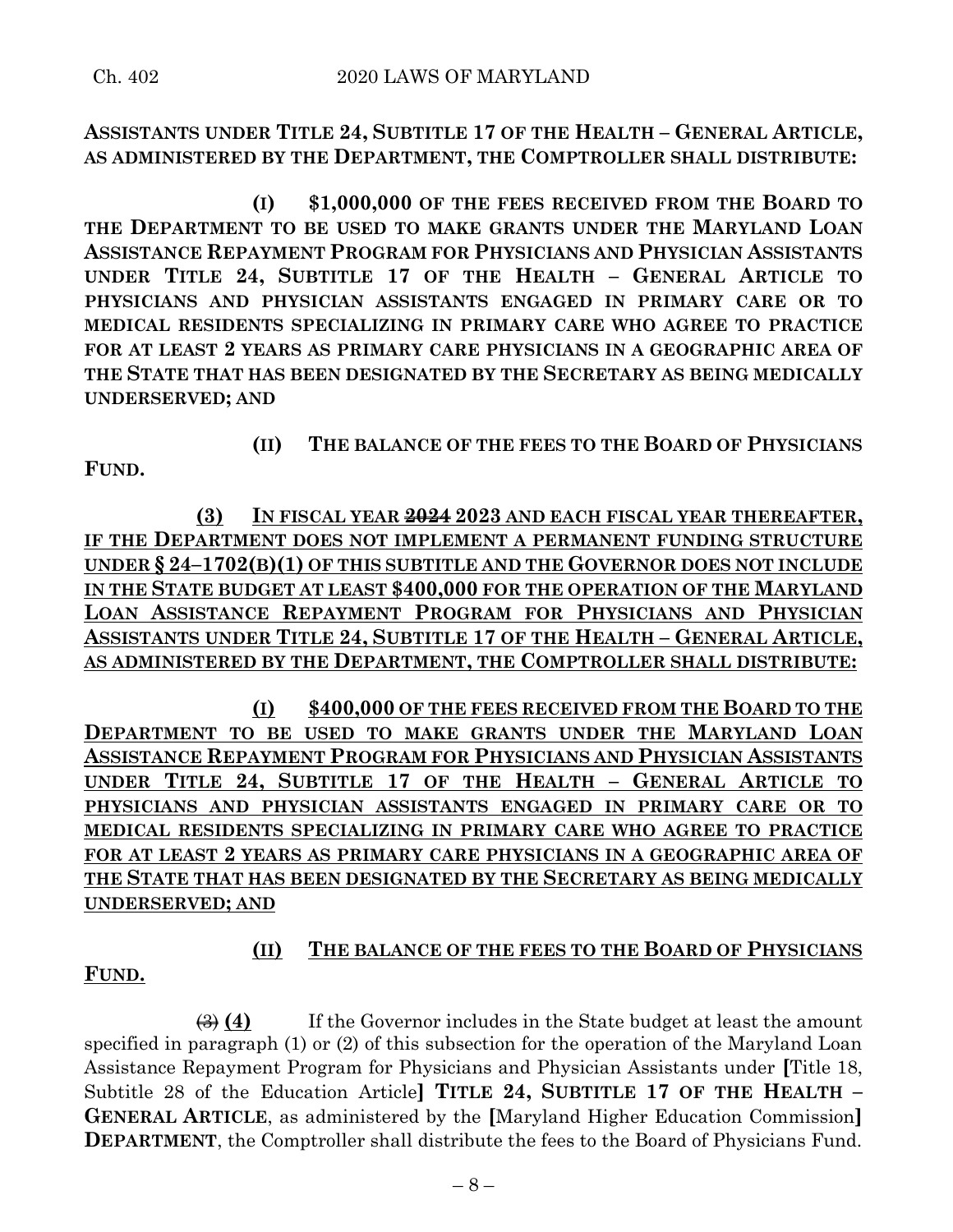(e) (1) The Fund shall be used exclusively to cover the actual documented direct and indirect costs of fulfilling the statutory and regulatory duties of the Board as provided by the provisions of this title.

(2) (i) The Fund is a continuing, nonlapsing fund, not subject to § 7–302 of the State Finance and Procurement Article.

(ii) Any unspent portions of the Fund may not be transferred or revert to the General Fund of the State, but shall remain in the Fund to be used for the purposes specified in this title.

(3) Interest or other income earned on the investment of moneys in the Fund shall be paid into the Fund.

(4) No other State money may be used to support the Fund.

(f) (1) In addition to the requirements of subsection (e) of this section, the Board shall fund the budget of the Physician Rehabilitation Program with fees set, collected, and distributed to the Fund under this title.

(2) After review and approval by the Board of a budget submitted by the Physician Rehabilitation Program, the Board may allocate moneys from the Fund to the Physician Rehabilitation Program.

(g) (1) The chair of the Board or the designee of the chair shall administer the Fund.

(2) Moneys in the Fund may be expended only for any lawful purpose authorized by the provisions of this title.

(h) The Legislative Auditor shall audit the accounts and transactions of the Fund as provided in § 2–1220 of the State Government Article.

15–206.

(c) (1) In fiscal year 2017 and fiscal year 2018, if the Governor does not include in the State budget at least \$550,000 for the operation of the Maryland Loan Assistance Repayment Program for Physicians and Physician Assistants under **[**Title 18, Subtitle 28 of the Education Article**] TITLE 24, SUBTITLE 17 OF THE HEALTH – GENERAL ARTICLE**, as administered by the Maryland Higher Education Commission, the Comptroller shall distribute:

(i) \$550,000 of the fees received from the Board to the Office of Student Financial Assistance to be used to make grants under the Maryland Loan Assistance Repayment Program for Physicians and Physician Assistants under **[**Title 18,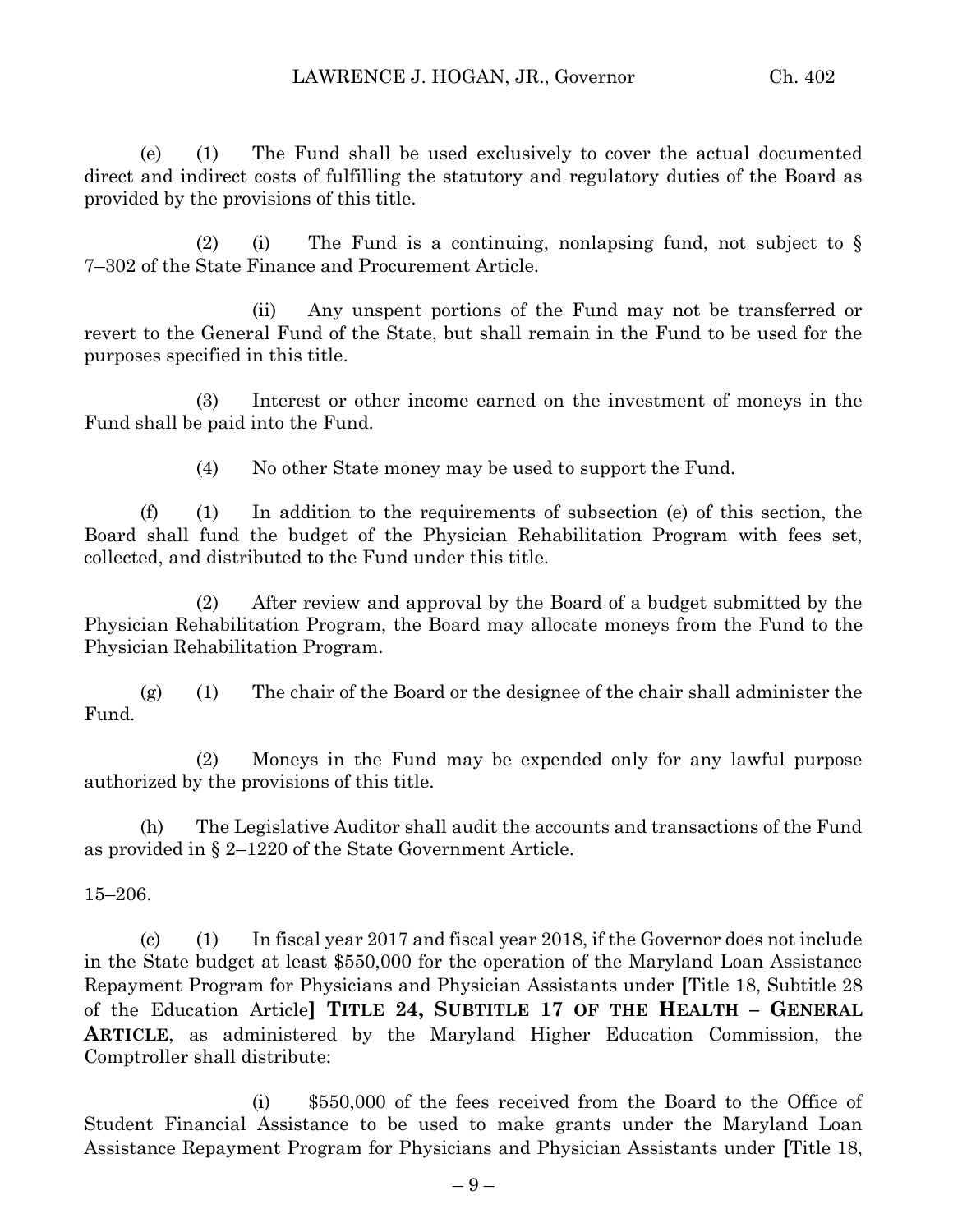Subtitle 28 of the Education Article**] TITLE 24, SUBTITLE 17 OF THE HEALTH – GENERAL ARTICLE** to physicians and physician assistants engaged in primary care or to medical residents specializing in primary care who agree to practice for at least 2 years as primary care physicians in a geographic area of the State that has been designated by the Secretary **[**of Health**]** as being medically underserved; and

(ii) The balance of the fees to the Board of Physicians Fund.

(2) In fiscal year 2019 and each fiscal year thereafter, if the Governor does not include in the State budget at least \$400,000 for the operation of the Maryland Loan Assistance Repayment Program for Physicians and Physician Assistants under **[**Title 18, Subtitle 28 of the Education Article**] TITLE 24, SUBTITLE 17 OF THE HEALTH – GENERAL ARTICLE**, as administered by the Maryland Higher Education Commission, the Comptroller shall distribute:

(i) \$400,000 of the fees received from the Board to the Office of Student Financial Assistance to be used to make grants under the Maryland Loan Assistance Repayment Program for Physicians and Physician Assistants under **[**Title 18, Subtitle 28 of the Education Article**] TITLE 24, SUBTITLE 17 OF THE HEALTH – GENERAL ARTICLE** to physicians and physician assistants engaged in primary care or to medical residents specializing in primary care who agree to practice for at least 2 years as primary care physicians in a geographic area of the State that has been designated by the Secretary **[**of Health**]** as being medically underserved; and

(ii) The balance of the fees to the Board of Physicians Fund.

(3) If the Governor includes in the State budget at least the amount specified in paragraph (1) or (2) of this subsection for the operation of the Maryland Loan Assistance Repayment Program for Physicians and Physician Assistants under **[**Title 18, Subtitle 28 of the Education Article**] TITLE 24, SUBTITLE 17 OF THE HEALTH – GENERAL ARTICLE**, as administered by the Maryland Higher Education Commission, the Comptroller shall distribute the fees to the Board of Physicians Fund.

SECTION 3. AND BE IT FURTHER ENACTED, That:

(a) The Maryland Department of Health shall convene a stakeholder workgroup to examine how the State can implement a program within or in addition to the Maryland Loan Assistance Repayment Program for Physicians and Physician Assistants to further incentivize medical students to practice in health professional shortage areas and medically underserved areas in the State.

(b) The workgroup shall consist of the following members:

(1) the Chair of the Health Services Cost Review Commission, or the Chair's designee;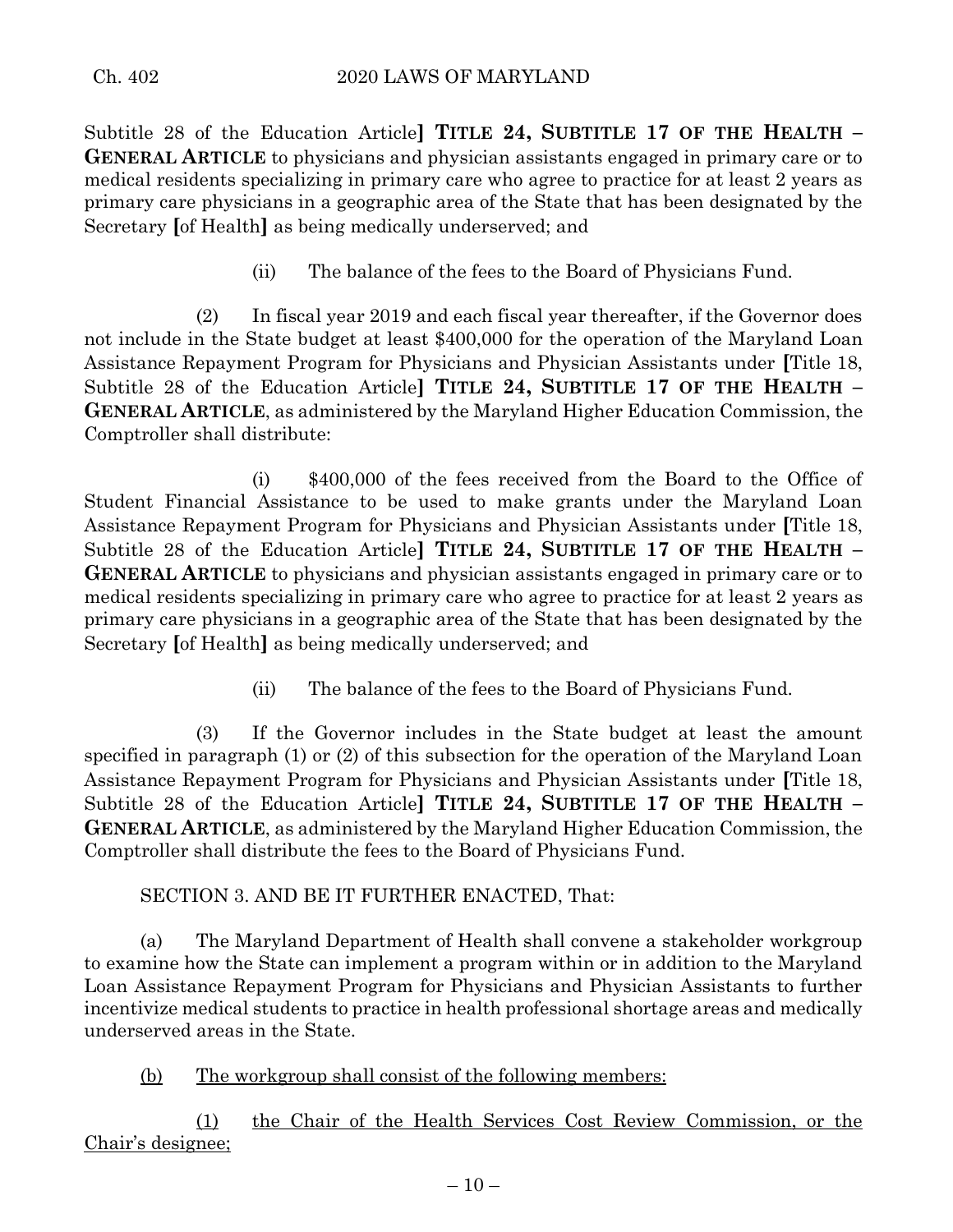|                  | (2)              | the Chair of the Health Care Commission, or the Chair's designee;      |
|------------------|------------------|------------------------------------------------------------------------|
| designee;        | (3)              | the President of the Maryland Hospital Association, or the President's |
| Dean's designee; | (4)              | the Dean of the University of Maryland School of Medicine, or the      |
| designee;        | (5)              | the Dean of the Johns Hopkins School of Medicine, or the Dean's        |
|                  | $\left(6\right)$ | the President of MedChi, or the President's designee;                  |
|                  | (7)              | <u>one</u> representative of the Office of Primary Care;               |
|                  | (8)              | one representative of the State Board of Physicians;                   |
| <u>and</u>       | (9)              | one representative of the Maryland Academy of Physician Assistants;    |
|                  | (10)             | <u>any other members as determined by the Secretary of Health.</u>     |

(c) The workgroup shall consult with the Department of Legislative Services when developing its recommendations.

 $\leftrightarrow$  (d) The workgroup shall:

(1) Review medical school student debt experienced in the United States and in Maryland;

(2) Examine and recommend state–assisted tuition reduction options based on a comparison of programs available in other states; and other models for physician recruitment and retention that operate in other states, including how these models are funded and how to improve the Maryland Loan Assistance Repayment Program to ensure that the Program is competitive with other states;

(3) Examine and recommend methods to incentivize medical students to commit to practicing in medically underserved areas in the State before entering a residency program or on graduation from medical school; and

(4) investigate the availability of other federal grants to further expand loan repayment and loan forgiveness for other health professionals in Maryland.